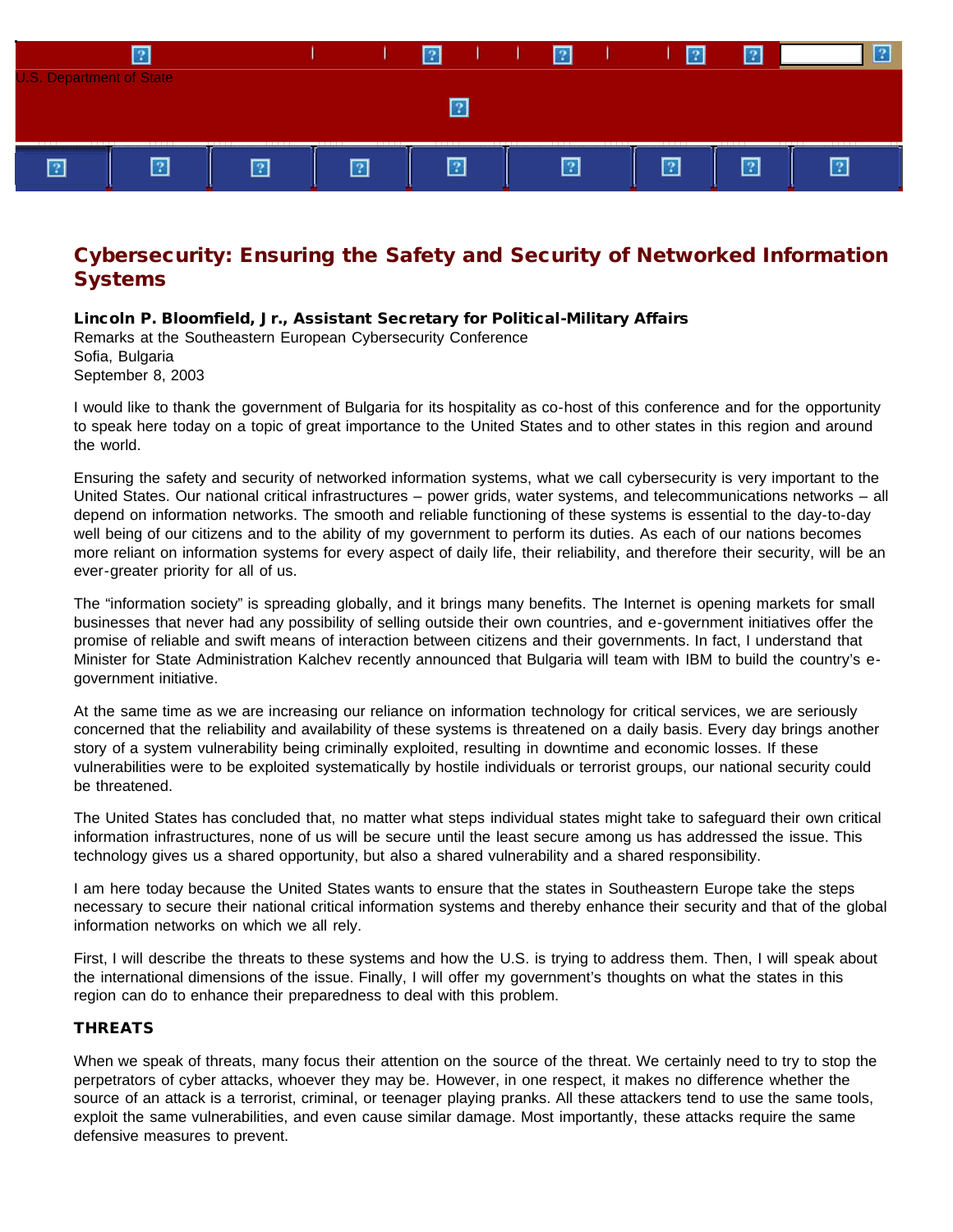I would like to cite a few examples to highlight this point and the international dimensions of this problem.

Our first major exposure to the national security dimensions of the cyberspace threat was an incident in 1998 that came to be known as "Solar Sunrise." During this event, U.S. military systems were under electronic assault, apparently by someone using a computer in the United Arab Emirates.

The attack was against unclassified logistics, administrative, and accounting systems essential to the management and deployment of U.S. military forces. These systems were being penetrated at the same moment that the U.S. and several other governments were contemplating military action against Iraq due to its failure to comply with UN resolutions. The timing of the cyber attacks raised our suspicions that this might be the first wave of an attack on the U.S. by a hostile nation.

As it turned out, two teenagers from California, under the direction of a third individual, a sophisticated Israeli hacker, had orchestrated the attacks using hacker tools readily available on the Internet. They had tried to hide their involvement by routing their attack through computers in several countries.

It is technically very difficult to identify the origin of electronic attack. If something like this happened again today, almost five years later, I suspect we would still not know in any timely way whether this was a prank perpetrated by teenagers or a deliberate attack by a hostile country intended to impair our military operations.

We all remember the May 4, 2000, "I love you" virus that infected computers around the globe. This virus began in Asia and quickly traveled around the world, attacking government and private sector networks. By the time the virus had been slowed, it had infected nearly 60 million computers and caused an estimated \$13 billion in damage and economic losses.

That virus led to unprecedented law enforcement cooperation around the world, and we found the perpetrator, a computer science student from the Philippines. He could be neither charged nor punished for his deeds, because at that time, creating computer viruses was not a crime under Philippine law.

Today, we find transnational criminal groups using information systems to support their operations. The United Nations International Narcotics Control Board issued a report last year stating that narcotics traffickers worldwide are increasingly using computers and the Internet to conduct surveillance of law enforcement, to communicate, and to arrange the transport and sale of illegal drugs.

We already know that terrorist groups use computers, email, and the Internet to coordinate their activities. We learned from computers recovered in Afghanistan that Al Qaeda was investigating possible methods of cyber attack and was conducting surveillance of critical infrastructure sites in the United States including the computer networks that help to operate our power, water, transportation and communications systems.

From all these developments, we have drawn some conclusions:

- First, the tools to conduct cyber attacks are widely available to any person or group regardless of their motivation. And because the methods of attack are so similar regardless of the attacker, the methods of defending against cyber attacks are similar as well. Good computer security practices are helpful against all these types of attackers.
- Second, cyber attacks pay no attention to national boundaries. In fact, perpetrators are likely to route attacks through several countries to decrease the probability of being caught. That is why our cybersecurity depends on the security practices of every country, every business, and every citizen to which we are connected. It is also why we all depend on effective international law enforcement cooperation on a very wide scale, if we are to find and capture perpetrators. As with terrorism, there must be no safe-havens.
- Third, because most of the information infrastructures that we rely upon, even for many government functions, are in the private sector, security cannot be achieved by governments alone. We need a broad partnership between government and industry in all of our countries.
- Finally, what we have learned is that this problem is both an economic threat and a national security threat.

# POLICY RESPONSE

Now, the question is, what to do about it. In 1998, the U.S. Government issued a directive setting a new goal of protecting our nation's critical infrastructures from intentional acts of sabotage. The objective was to ensure that any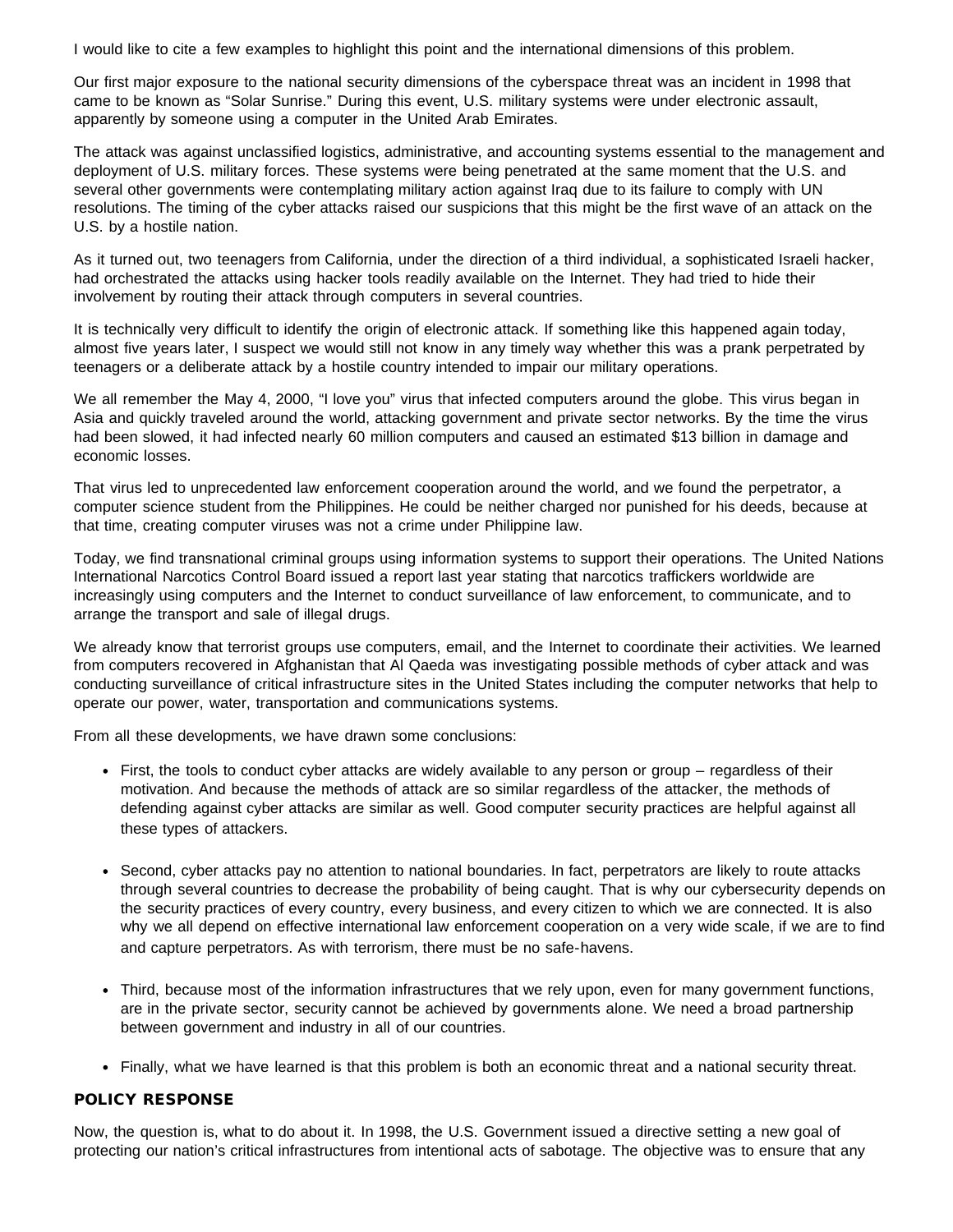interruptions or manipulations of these critical infrastructures would be brief, infrequent, manageable, geographically isolated and thus minimally damaging to our country.

The order directed the government to work directly with the private sector to achieve this goal. New offices and responsibilities were established within our government, and agencies were given responsibility for protecting each infrastructure sector, such as energy or telecommunications.

While the initial focus was protecting infrastructure within the U.S., it soon became clear that there was an important international dimension to the problem, one that required cooperation and joint approaches with other countries.

Soon after 9/11, President Bush issued a new directive assigning a high priority o the protection of critical information infrastructures. A Critical Infrastructure Protection Board was established by the President to oversee policy on cybersecurity. We are very fortunate to have with us here this morning the former chairman of that board, Howard Schmidt, who will discuss how the Bush Administration addressed this challenge. The Board managed nine essential activities.

1. Raising awareness in the private sector and state and local governments;

- 2. Information sharing (with the private sector and among government agencies);
- 3. Incident coordination and crisis response;
- 4. Recruitment, retention and training security professionals for the government;
- 5. Research and development;
- 6. Law enforcement coordination with national security offices;
- 7. International information infrastructure protection;
- 8. Legislation; and

9. Coordination of all these activities with the new Office of Homeland Security in the White House, which has since become The Department of Homeland Security.

Today, the President's CIP Board is gone. The new Department of Homeland Security has a 400-person office to manage national infrastructure protection issues. A special division will focus on cybersecurity issues. Many other government offices with cybersecurity duties have moved into this new organization.

International coordination on cybersecurity issues remains my responsibility in the State Department, but as you see here, it is an activity conducted with the full participation of all relevant U.S. departments and agencies.

## ELEMENTS OF INTERNATIONAL STRATEGY

At the heart of our international strategy is one basic message: We need all states to take tangible steps to reduce the risks to critical information infrastructures around the world.

- Risk reduction means preventing and protecting against incidents. It is not enough simply to wait for networks to be disabled and to manage the consequences of these threats.
- Risk reduction means early warning and prediction of imminent threats; this is a goal we can advance greatly today and tomorrow, working together.
- And, risk reduction means deterrence. When governments work together, they will be far more successful in investigating, prosecuting and punishing those who attack our systems.

Achieving these goals requires a dedicated strategy of international cooperation. Permit me to offer my government's suggestions on how we might advance our collective cybersecurity:

- First, each nation should survey its infrastructures, determine where its vulnerabilities lie, and establish a program to address them. From the U.S. experience, the appointment of a central coordinator capable of bringing together all infrastructure stakeholders at the national level is essential.
- Second, each government should identify or establish a national capability for 24 hour-a-day, 7 day-a-week real-time tactical warning, cyber threat assessment, and mitigation in order to facilitate effective global information sharing on cyber threats.
- Third, each country should review its legal code to assure that it effectively criminalizes misuse of information technology and that it has in place the domestic tools to investigate and prosecute cyber crime, and rules to facilitate transborder law enforcement.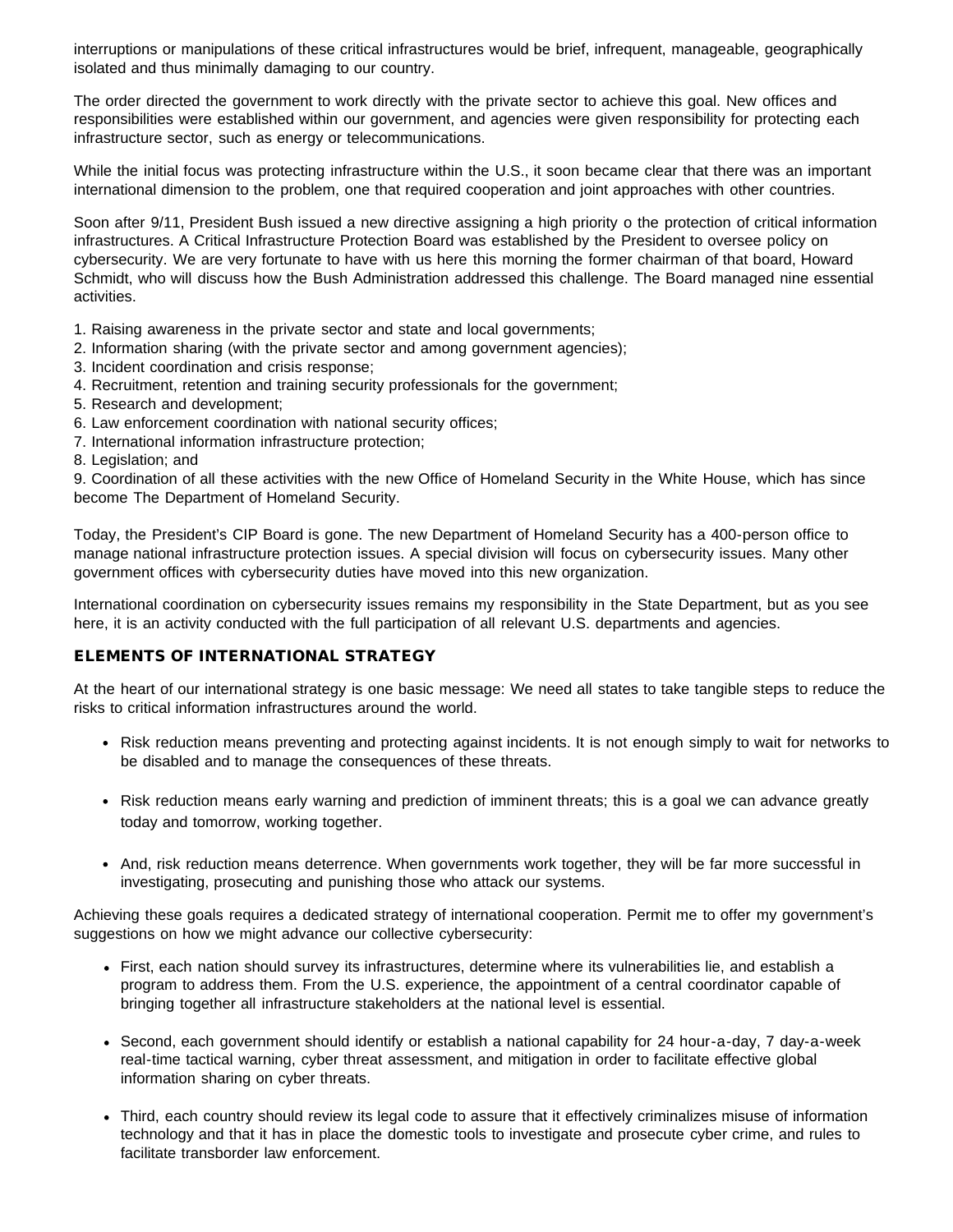- Fourth, each nation should promote cybersecurity education and awareness, fostering a "culture of security" at every level of society.
- And finally, each government should foster a partnership with private industry, since the owners and operators of major information infrastructure are the ones who must bear the greatest responsibility in implementing cyber security measures.

I would like to talk about each of these briefly.

## ORGANIZING FOR CYBERSECURITY

The lesson that we in Washington have learned from our efforts in this area over the last four years is that cybersecurity can be improved only when the entire nation participates in the solution. Each sector of the economy, whether energy, telecommunications, banking, commerce, or defense, must be mobilized to assess and understand the nature of their critical infrastructure vulnerabilities as well as their interdependencies, and to work with government on a strategy to address them.

This requires strong leadership to produce action among the many public and private entities that oversee these infrastructures. Our experience is that a national coordinating mechanism has been essential to our effort in the U.S., and I would urge all of you to consider a similar arrangement.

#### INFORMATION SHARING

The second element of this strategy is a robust international information sharing system for tactical warning of cyber incidents and threat assessment. We do not have a single prescription for what a tactical watch and warning system should look like. However, we do know that cyber attacks cross borders much faster than traditional military threats, so we all need new and faster warning and response mechanisms.

In the United States, the new cyber division, NCSD, will be the central point for collecting and disseminating this information. To be effective, NCSD must be connected to similar contact centers in your countries.

Our countries need to share cybersecurity information with each other on a 24-hour a day, 7-day a week basis. Many, if not all, of your countries already have a Computer Emergency Response Team, or CERT, in an academic or research institution, conducting technical threat assessments, that could contribute to or even perform such a function.

So we are not suggesting expensive new bureaucracy, but rather practical and efficient ways to gather, assess, and disseminate information swiftly for government and the private sector alike. No country will regret making this effort.

## LEGAL FRAMEWORKS/LAW ENFORCEMENT

The third element is the legal aspect. Damaging misuse of information technology must be made a criminal offense everywhere. My recommendation here is that you ensure that your legislation effectively covers cybercrime. In this regard, we commend to all member states the example of the laws and procedures in the Council of Europe Cybercrime Convention as a model for individual states' legal regimes. I would ask that your governments consider acceding when, as is expected, the Convention is opened to non-Council of Europe states.

But combating cyber attacks requires more than criminalization. We need each other's help to identify those who are guilty of such acts. That means when cyber attacks are detected and investigations begin, we will all benefit from rules and procedures that facilitate transborder law enforcement cooperation. In time, our law enforcement personnel will need to develop special technical expertise in conducting investigations in cyberspace. That is also an area for future international collaboration.

# EDUCATION AND AWARENESS

A fourth element of cybersecurity, national education and awareness, may be the most important of all. With our increasing connectivity driven by the goal of universal access to information technology comes a responsibility at every level of society to adopt a "culture of security" when using and interacting with information technology and networks.

The current crop of bugs infecting the Internet is a case in point. In July, we learned about a critical vulnerability in Microsoft code that permits computers to be remotely accessed and would allow a hacker to gain control. Microsoft quickly made the repair patch available.

By early August, we had the "Blaster" worm circulating rapidly through the Internet, its speed accelerated by the vast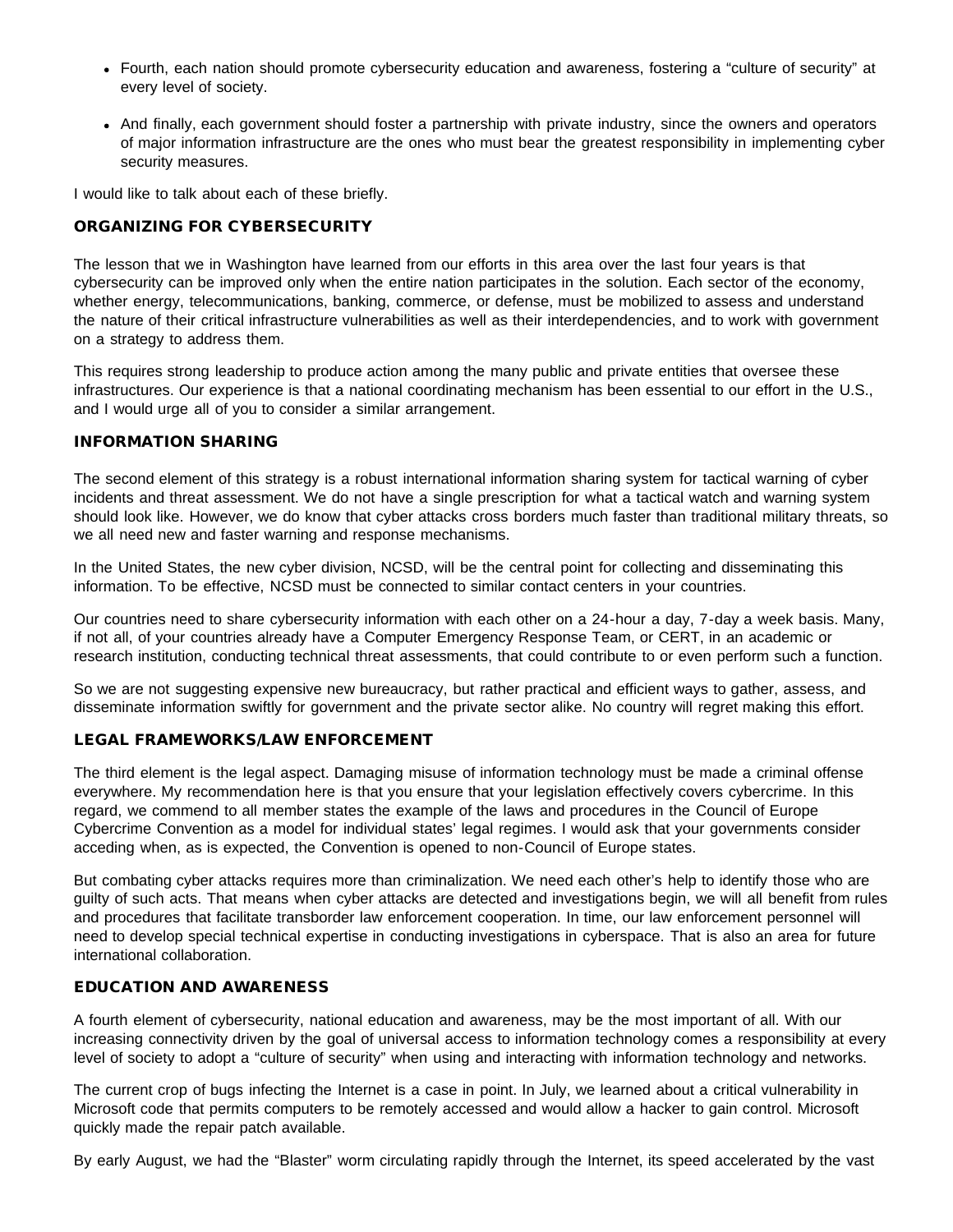numbers of private unprotected computers. Within a few weeks, we had "Welchia," which was supposed to be a "good worm" trying to fix "Blaster" effects but which created its own problems by adding access doors to infected computers. I understand that not only an American teenager, but also a Romanian young man, was arrested recently for creating a variant of this virus.

The latest worm, "Sobig F.," capitalizing on this vulnerability, infected millions of computers and did the most damage by replicating itself and creating denials of service by choking networks with emails. This worm is set to deactivate only on Wednesday.

The frustrating reality is that this destruction could have been averted by taking advantage of the available patch and by using up-to-date anti-virus software.

In this regard, I commend to your attention the recently adopted United Nations General Assembly Resolution 57/239, "Creation of a Global Culture of Cybersecurity" and the OECD's "Guidelines for the Security of Information Systems and Networks" on which the resolution is based. Many of the governments in this room made a substantial effort to get this UN resolution passed last fall, and for that I commend you. These documents underscore that everyone has a role to play in ensuring the security of information systems -- whether government, business, or the individual user - regardless of whether they develop, own, provide, manage or simply use these systems. The documents provide a common sense roadmap of action.

The U.S. intends to introduce another resolution on cyber security to the UNGA this fall based on significant work undertaken within the G-8, and has proposed cybersecurity language for documents to be considered this December at the World Summit on the Information Society.

The lesson we have learned is that we can best encourage private entities and citizens to take cybersecurity seriously when we lead by example. Once the U.S. adopted sound cybersecurity practices on our government information systems and networks, private industry took greater notice, and the "culture of security" began to spread throughout the user community.

# PUBLIC-PRIVATE SECTOR PARTNERSHIP

This underscores the next point, namely the indispensable role of the private sector, which owns the vast majority of the infrastructures that we are seeking to protect.

The private sector not only owns the systems, they also own the vital information about incidents – for it is their systems that slow down, crash, or detect intruders. In order to stop these attacks, that information must be shared with other businesses and with government. Indeed, my government needs to share that information with your governments, and in turn with your companies and individual users.

In the United States, we face some obstacles to sharing private sector information – some legal, some cultural – and they must be overcome through partnership, cooperation and sometimes by legislation. To encourage our industry to work with government, we have tried to present a credible "business case" for investing in cybersecurity. As time passes, and businesses suffer financial losses due to computer down time resulting from attacks, our private sector becomes more receptive to collaboration. We believe every government must engage its private sector in this kind of collaborative effort.

## THE WAY FORWARD

High-level political impetus is often the best way, and maybe the only way, to bring unfamiliar players together for a new, common purpose. We hope that this meeting creates the necessary momentum for action where it is needed. We will only increase the risks by waiting. I encourage you to work together, on a regional basis, to address cybersecurity problems, particularly where there are shared infrastructures across borders.

In conclusion, I hope that I have been able to communicate the American perspective that protecting our critical information infrastructures has, in just a few short years, become as essential to the safety and well being of our citizens and our economy as the physical protection of government buildings, airlines, or public gathering places.

So we now understand that it is very important. But we also know that cybersecurity is very different from traditional national security issues. The government alone cannot ensure security — we must have partnerships within our societies and around the world. It is a new issue, and U.S. strategy on both the national and international level continues to evolve. I and the U.S. delegation here in Sofia are honored to have the chance to consult with you, compare experiences, and hopefully set a course for national, international and public-private cybersecurity cooperation that will allow our citizens to gain all the extraordinary benefits of information technology in the 21st Century.